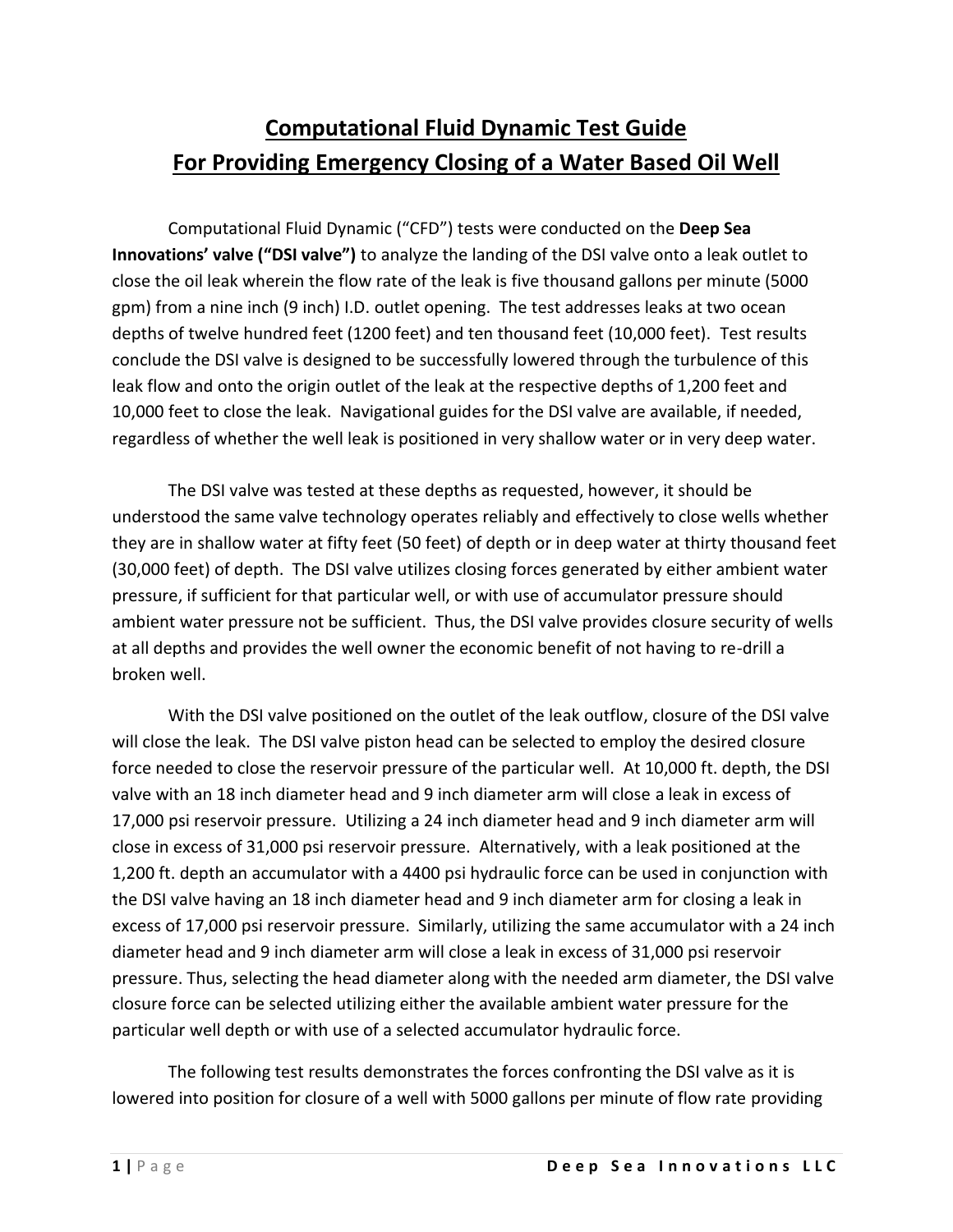the reinforcement the DSI valve can be positioned onto this leak. The DSI valve with its unique oil pass through capabilities permits the valve to be navigable through the leak plume into a closing position. As mentioned above, additional navigation equipment is available, if needed. With the valve in position, the needed closing force of the valve is abundantly available, as mentioned above, to close the well and to re-open the well when needed. The repeated opening and closing of the well can be accomplished as needed with the DSI valve.

The following will be a guide through the Four Sections identified on **slide 3** of the CFD presentation.

## **SECTION ONE (slides 5 to 11)**

shows the configuration of a leak plume at 10,000 feet of depth in the ocean. Differing velocities of the oil within the leak plume are colorized in accordance with the scale provided alongside each animated presentation.

Two velocity scales were used in the animated presentations. In the Leak Plume - High Flow Velocity Scale presentations, the colorization of velocities range from 0.00 feet per second to 39.97 feet per second. In the Leak Plume – Low Flow Velocity Scale presentation, the colorization of velocities range from 0.00 feet per second to 6.65 feet per second. The two tests represent the same velocity data, except in the Lower Flow Velocity Scale presentation all velocities at and over 6.65 feet per second result in those velocities all being the same color, magenta. With substantially most of the flow velocities within the leak plume being represented in the same color in the "The Leak Plume - Lower Flow Velocity Scale" presentations, the viewer is provided more visual clarity and resolution to the leak plume configuration.

In this section, two tests were run, one for a cold and one for a hot oil temperature. It was determined from the data obtained, the most turbulent portion of the leak flow occurs at approximately eleven feet (11 ft.) elevation above the outflow outlet. The final graph of this section depicts the flow velocity of the leak flow as it progresses away from the leak flow outlet. In this graphical representation, the leak flow outlet is positioned ten feet (10 ft.) above the ocean floor. The graph at **slide 10** compares the velocity flow profile for each of the hot and cold oil leak flows.

### **SECTION TWO (Slides 13 to 17)**

shows the configuration of a leak plume at 1,200 feet of depth in the ocean having the flow rate of 5000 gallons per minute (5000 gpm). Differing velocities of the oil within the leak plume are colorized in accordance with the scale provided for each presentation. The two presentations were both run for cold oil. The leak plume at this depth was noted to have a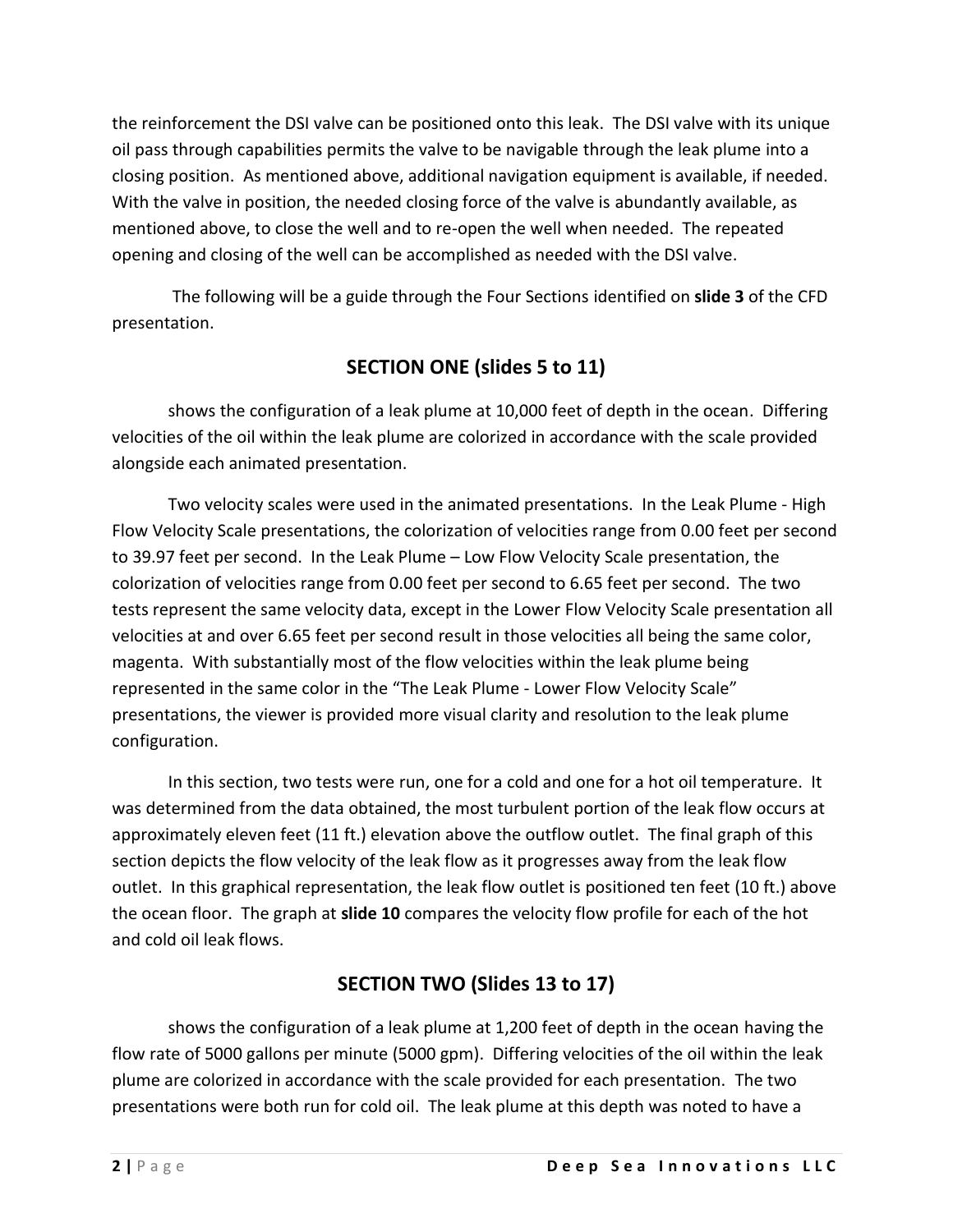similar size and similar position of maximum turbulence, as the leak plume in Section 1, with the leak having the same flow rate and originating at 10,000 feet of depth. The leak flow rate appears to be the most significant factor in the formation of the resulting leak plume size and flow velocity and not the depth at which the leak occurs. The graph at **slide 16** compares the flow velocities of the leak plume for the 1,200 and 10,000 foot depth leaks at the same elevations above the leak outflow outlet. In these presentations the leak outflow outlet is positioned at ten feet above the ocean floor.

#### **SECTION THREE (Slides 19 to 27)**

demonstrates what forces the DSI valve experiences in the leak flow (5000 gpm) at the 10,000 foot depth with respect to two locations positioned within that leak flow. The first location is shown in **slide 19** wherein the DSI valve is positioned at the most turbulent elevation of eleven feet (11 ft.) above the outflow and is positioned centered over the outflow outlet. **Slide 20** portrays the vertical forces exerted on the DSI valve over time and **slide 21** portrays the lateral forces exerted on the DSI valve over time, both at this first location. **Slide 22** portrays the twisting moment exerted on the DSI valve also at this first location. The second location is shown in **slide 23** wherein the DSI valve is positioned again at the eleven foot (11 ft.) elevation above the outflow outlet but is additionally offset laterally one pipe diameter from the centerline of the outflow outlet. Similarly, **slides 24** and **25** portray the vertical forces and the lateral forces exerted on the DSI valve over time at this second location. **Slide 26** portrays the twisting moment exerted on the DSI valve also at this second location.

#### **SECTION FOUR (Slides 29 to 37)**

demonstrates what forces the DSI valve experiences in the leak flow (5000 gpm) at the 10,000 foot depth with respect to two additional locations positioned within that leak flow. The first location is shown in **slide 29** wherein the DSI valve is positioned at a one foot elevation above the outflow outlet and in alignment with the centerline of the outflow outlet. **Slides 30** and **31** portray the vertical forces and the lateral forces exerted on the DSI valve over time both at this first location. **Slide 32** portrays the twisting moment exerted on the DSI valve also at this first location. The second location is shown in **slide 33** wherein the DSI valve is positioned again at the one foot elevation above the outflow outlet but is additionally offset one pipe diameter from centerline of the outflow. Similarly, **slides 34** and **35** portray the vertical forces and the lateral forces exerted on the DSI valve over time at this second location. **Slide 36** portrays the twisting moment exerted on the DSI valve also at this second location.